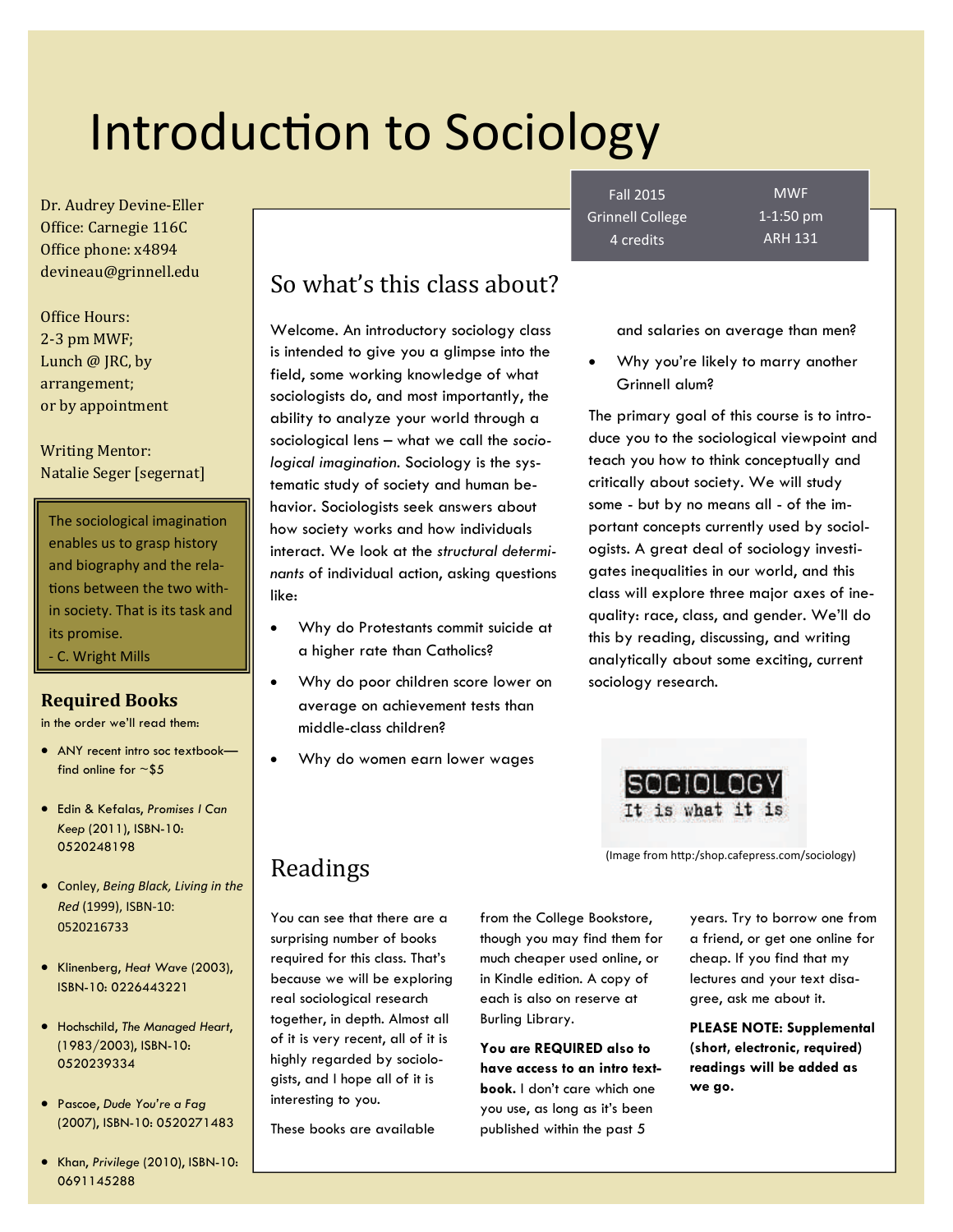# How will this book thing work?

The intellectual material of this course will be primarily centered on core sociological books and articles. Class time will be primarily centered on discussion of the text.

I've chosen our books, and their order, to get us started. But much of the structure of the class will come from you. That is, in this class you are going to learn how to read an academic text (a very important and probably new skill), and you are going to learn how to identify what information you need to know in order to appreciate the text's contributions to sociology. By definition, along the way, you will get a good introduction to the field of sociology.

Here's how that will work in practice. The first day we discuss the text, you will have done a quick "Strategic Read" of the book (Don't worry, I'll teach you how!), and you will come prepared to discuss it. But then we'll spend another 2-3 days of class talking about the book in more detail, so you walk away with BOTH a good sense of the overall argument AND of the building blocks of the argument and the book's relationship with the field of sociology.

We will intersperse discussion of the book with shorter readings (on PWeb) and mini-lectures which will fill in your sociological knowledge and help you digest the book. Mini-lectures will be intense and brief, so you'll want to be well-prepared to take notes.

When we're done with the major text, we'll start again on the next one. You'll get better at identifying what you need to know, and the best plan of attack, with each new text. And you'll begin to see how they relate to one another and how they cumulatively build sociological knowledge. What fun!

Since we'll be coordinating our reading schedule together, it is all the more important that you complete the assigned readings *prior to* the class for which they are assigned, so that you will be able to fully participate in class discussions.

I'll keep the reading assignment schedule current at **hƩ[p://](http://tinyurl.com/111readingsFall2015) Ɵ[nyurl.com/111readingsFall2015](http://tinyurl.com/111readingsFall2015)** —please check that link frequently.

## Exams

You'll write a midterm and a final exam in this class. These will be focused on drawing together themes and ideas across the books/articles. The midterm will focus on material before the break, and the final will focus on material after the break. The format will be discussed as we draw closer.

I think it generally true that sociology does not discover what no one ever knew before, in this differing from the natural sciences. Rather, good social science produces a deeper understanding of things that many people are already pretty much aware of. But I should say that whatever virtue this analysis has does not come from the discovery of any hitherto unknown facts or relations. Instead, it comes from exploring systematically the implications of the … concept.—Becker, Art Worlds

# Formatting

References should be formatted in ASA style (see [http://www.isu.edu/sociology/](http://www.isu.edu/sociology/pdf/asalite.pdf) [pdf/asalite.pdf](http://www.isu.edu/sociology/pdf/asalite.pdf) or [http://](http://www.asanet.org/documents/teaching/pdfs/Quick_Tips_for_ASA_Style.pdf) [www.asanet.org/documents/teaching/](http://www.asanet.org/documents/teaching/pdfs/Quick_Tips_for_ASA_Style.pdf) [pdfs/Quick\\_Tips\\_for\\_ASA\\_Style.pdf](http://www.asanet.org/documents/teaching/pdfs/Quick_Tips_for_ASA_Style.pdf)), including citations and bibliographic lists.

Papers missing page numbers or word counts will not be graded. Your word processor will count the words for you; just put the count in brackets at the end of the paper, like I've done with this item. [38]

# Book Guides

Navigating each of our books will be a big task, and so each of you will act as a "Book Guide" for one book this semester. Book guides, in groups of 3-4, will be in charge of leading us through one day of each book. They should prepare to:

 Lead a class session of their choice on a section of the book

- Meet with me & provide me, in advance, with an outline of activities
- Introduce and contextualize the book's authors
- Take leadership roles in discussion for the book as a whole
- Create a list of terms & concepts, with definitions, in hand-out form, for the class
- Lead a discussion on the connections and tensions with other readings, during the last session
- Write a short reflection evaluating each others'

contributions to the group. I will take these, and peer ratings, into account when assigning individual grades.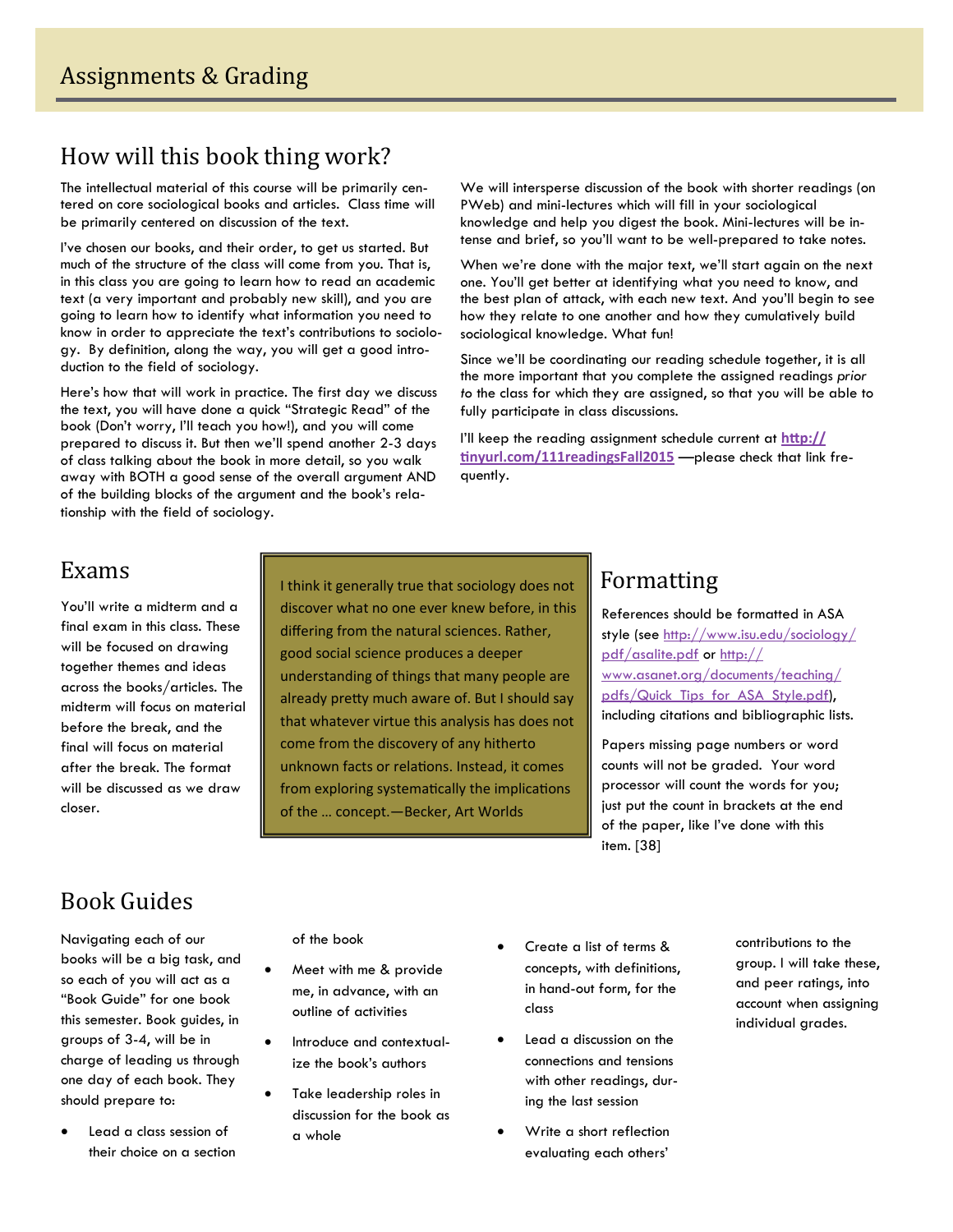# Papers

You will write several short papers in this class. Each will help you put sociology to use in your lives outside the classroom, will help you to demonstrate your understanding of and ability to apply sociological analysis, and will help you learn how to express and communicate your thoughts in writing. You will be graded on your clarity of writing, your demonstration of knowledge of the relevant terms and concepts, and the insightfulness of your analysis.

First, a group membership paper (that is, a paper that sociologically analyzes a group you belong to, NOT a paper you work on with other people in the class).

Second, an article review in which you write a summary and critique of a recent sociological journal article. This is basically the strategic reading notecards in expanded form. You'll revise this paper in meetings with our writing mentor, and you'll briefly present your article to the class.

Third, you will prepare an annotated bibliography to answer a sociological question of your design. After developing the question, you will do research (via sociological journal articles) and prepare notecards for 6-8 source articles. At the end, you will prepare an approximately 100 word preliminary answer to your question. You'll also briefly present your findings to the class. In other words, it's a research paper without the paper. At each step, you will meet with the writing mentor for advice, direction, and support. More details about each paper will be distributed in class.

**Peer-review process:** Each of these assignments will be written in multiple drafts, with feedback along the way. Good writing necessitates re-writing, and the earlier and oftener you get feedback on your writing, the better it will be. This format allows you to practice writing and revising, and allows you to get better at a particular kind of writing across the semester.

We are lucky to have a Writing Mentor who will facilitate much of this revision process. You can email them anytime.

I'm happy to read drafts during office hours, well in advance of due dates.

# **Strategic Reading Notes**

Part of education is learning what you don't know, and identifying what you need to learn. Your **Strategic Reading Notes** grade will be based on your completion of 10 short, HIGHLY STRUCTURED, reading summaries, due in class at the beginning of the period. You will complete these for each of the major books & articles (5 points each,  $\frac{1}{2}$  credit if late within the class periods we are still discussing the work).

The format will be like a 3x5 notecard (and, indeed, can be actually formatted like one, but should be typed), and include:

- Formal citation, in ASA style
- Methods: >100 words summarizing author's methods
- Key arguments: >100 words summarizing key arguments of the piece
- Key concepts, two parts (just list, not definitions):
	- $\sim$  5 terms or concepts that are important to the book
	- $~5$  terms or concepts that are key in sociology

 Important quotes: anything you'd like to keep track of here

 Critique/weaknesses: >50 words summarizing shortcomings of the piece

It is my deliberate opinion that the one essential requisite of human welfare in all ways is scienƟfic knowledge of human nature. — Harriet MarƟneau

You are welcome to write using clear abbreviations and the like; the point is to give you a clear, concise summary of the book. In sum, each strategic reading "notecard" should be **no more than 1 page**, typed, and turned in at the beginning of the class.

# Attendance & Participation

Attendance is required. Learning is about the interaction of minds and ideas in the classroom. Especially, since this course is structured around discussion, it's critical that you attend class. You have the option to use, without penalty or question, **two** 

**"personal days".** You might choose to save these for when you're sick; you might need to use them when you travel for athletics; you might wish to observe religious holidays; you might just want to go sledding or sleep in. You don't even have to tell me which. I

suggest choosing carefully. You don't, of course, have to use all of them, and I strongly recommend against using them on days when you're a Book Guide.

**After two absences, each additional absence will cost you 3% of your final grade. If you miss more than 5 days, you will not pass the** 

**class.** Students who have need of special accommodations or encounter emergency situations during the class should talk to me ASAP.

**Lively and respectful participation** is expected; if you have concerns about this, please come talk to me for ideas about how to contribute.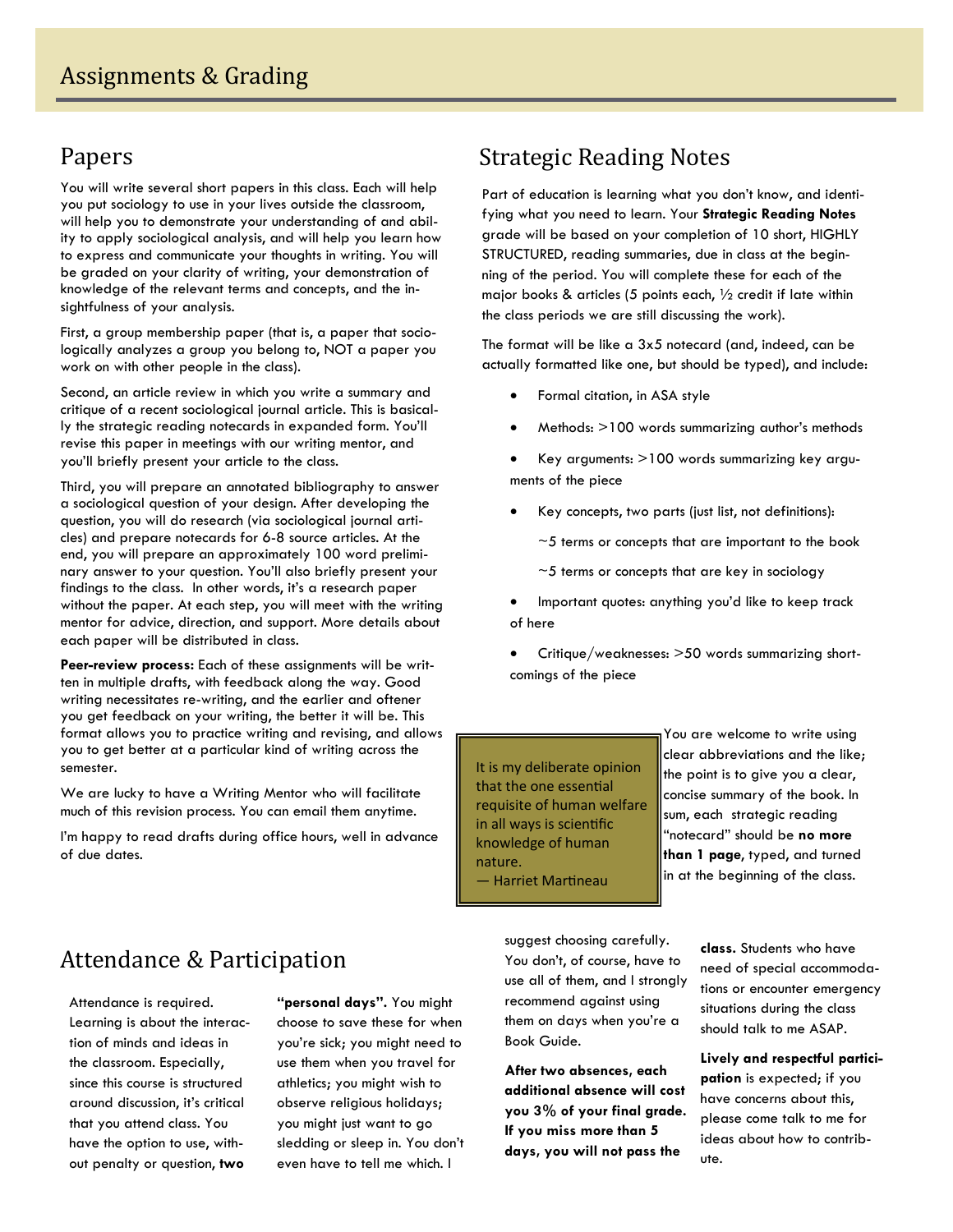The imaginations which people have of one anoth‐ er are the solid facts of society. – Charles Horton Cooley

## Classroom Atmosphere

**Be respectful** of me, of your classmates, of the College personnel and facilities. This means, at a minimum, turning off your cell phones and minimizing disruptive behavior in class, generally paying attention in class, arriving on time, and staying for the full class period.

**Please choose your words carefully**. The classroom must be a place in which everyone can participate. This means that every person must feel safe enough to express their opinions without fear of ridicule or intolerance. Remember that in good discussions, people critique ideas and not other people. The more heated the political issue we discuss, the more important it is to keep this in mind. It is normal to be or become emotionally connected to the concepts we discuss, and it is normal to have personal experiences related to those concepts. It is also normal for those experiences to be in conflict with the experiences of others in the room. For example, just as there will likely be someone in class who would prefer abortion not be legal, there will also likely be someone who has *had* an abortion. It's important to remember this diversity in our discussion so that we maximize, to the extent possible, the vibrancy and respectfulness of our intellectual inquiries.

# Academic Integrity

Academic dishonesty at Grinnell College includes (but is not limited to) such behavior as **quoting** or **paraphrasing** without complete citation, collaborating with others on assignments or exams without the explicit permission of the instructor, submitting work for more than one course without the

instructors' permission, and presenting another's work as your own. Penalties range from a failing grade for the assignment to permanent expulsion from the College, depending on the severity of the offense. I am **obligated** to report all suspected violations to the Academic Honesty Subcommittee of the Com-

mittee on Academic Standing. In other words, as soon as I suspect it, it is entirely out of my hands. Don't put me, or yourself, in this position. See the [full policy](https://www.grinnell.edu/node/25722) for details. Please ask me if you have any questions.

# Use of Your Work

Sometimes it helps me to use student work (WITHOUT NAMES) as part of my teaching portfolio, where I demonstrate my teaching methods and success. I also like to use student work as examples in class, for the benefit of other students. If you prefer not to have your work used, please let me know.

**Sociology** is a new science concerning itself not with esoteric matters outside the comprehension of the layman, as the older sci‐ ences do, but with the or‐ dinary affairs of ordinary people. This seems to en‐ gender in those who write about it a feeling that the lack of any abstruseness in their subject matter demands a compensatory abstruseness in their lan‐ guage.

‐ Sir Ernest Arthur Gowers 'Sociologese', in H F Fowler, *A DicƟonary of Modern English Usage* (2nd rev ed).

## Reasonable Accommodations

**Late Work.** For regular writing assignments, *I suggest that you begin your papers early enough to accommodate any last-minute emergencies.* As the saying goes, a failure to plan ahead on your part does not constitute an emergency on my part. I DO NOT ACCEPT LATE WORK.

**Classroom Accessibility**. Please come see me no later than the third class if you have special learning needs. I will work with you to make the classroom and the material accessible. The Aca-demic Resource Centers [\(http://www.grinnell.edu/academic/arc](http://www.grinnell.edu/academic/arc)) are fabulous resources for all students.

**Unusual circumstances.** You might face unusual circumstances that affect your attendance or your work this semester; these might include religious or athletic commitments, health or personal problems, or other things. Please contact me within the first three weeks of the semester if you would like to discuss a specific instance that applies to you. In the case of major emergencies, please talk to me as soon as you're able.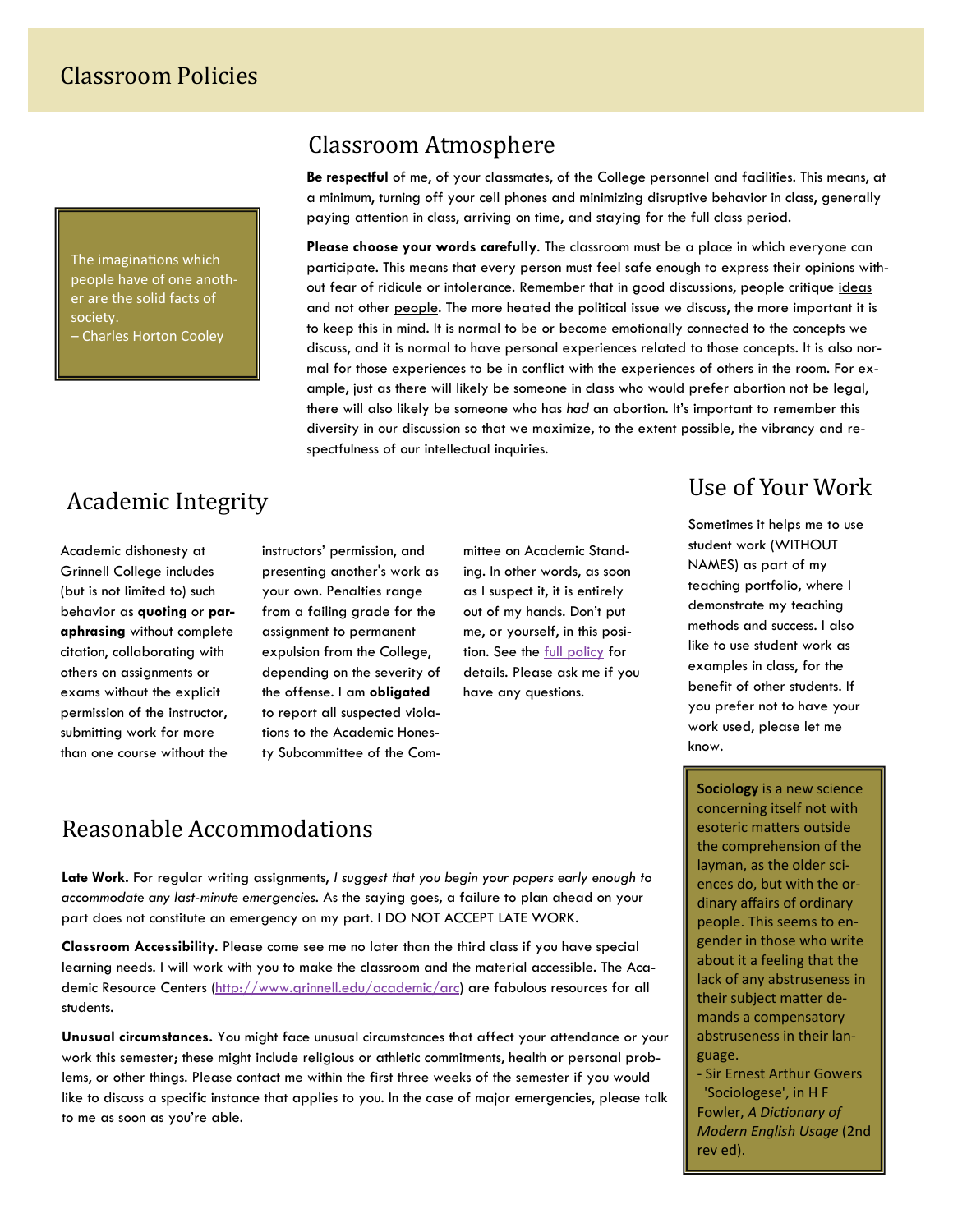## Contacting me.

The best way to contact me is via **email**: devineau@grinnell.edu. Please read the syllabus thoroughly before emailing me with questions about the course. Don't email me an hour before class starts to ask me questions about the reading or exams; not only will I not have time to respond to you before class, but I will also know you put off the assignment until the last minute. You can expect me to respond to email every afternoon while I'm in my office. (i.e., I might not check email between 5 pm and the start of class the next morning … plan ahead!)

When you email, please include enough details about the assignment or question that I know what you're asking. I don't like to respond to email when I don't know who it's from. I welcome anonymous emails with suggestions, critiques, or comments about the course.

**Email.** Please send me an email, before the 2nd day of class, & tell me something you'd like me to know about you (fun, serious, whatever!).

**Office hours.** I have office hours every week, as listed on the first page of this syllabus. Feel free to just drop by or to make an appointment ahead of time; if two or more people show up at the same time, those with appointments will be given priority. If my scheduled office hours conflict with your schedule, email me or see me in class to set up an alternate time. **You may drop in if my door is open.**

### Resources

**If you are having trouble in class**, here are some steps you can take:

- Come to my office hours and talk about it!
- Seek out an ARC that will help with reading, writing, or time management
- Sign up for a Library Lab (one-on-one help)

The **Add/Drop Period** for Fall 2015 Courses ends Friday, September 18. Last day to withdraw from a course is Friday, November 6.

**Connectivity problems** will not be accepted as an excuse for not having any electronicallyavailable reading done. I highly recommend that you save to disk and/or print out the online readings well ahead of time.

**I reserve the right to make changes to this syllabus, as I see fit or necessary for the course.**

| Assignments                    | Points    | Due Date                   |
|--------------------------------|-----------|----------------------------|
| Group membership paper         | 50        | Sept 7                     |
|                                |           |                            |
| Article review                 | 100       | Sept 23: Strategic<br>read |
|                                |           | TBA: peer review           |
|                                |           |                            |
| Research-paper-minus-paper     | 250       | Oct 28: research q         |
|                                |           | Nov 4: list of sources     |
|                                |           | Nov 23: annotated bib      |
|                                |           |                            |
| Midterm & final exams          | $200 * 2$ | Take-home                  |
| Book guide                     | 50        | See sign-up sheet          |
| <b>Strategic Reading Notes</b> | 50        | See reading schedule       |
| Attendance & participation     | 100       | Continuous                 |
|                                |           |                            |
| Total                          | 1000      |                            |

#### **THE CONTINUOUSLY-UPDATED READING SCHEDULE**

#### **IS AVAILABLE AT**

#### **hƩps://Ɵ[nyurl.com/111readingsFall2015](http://tinyurl.com/111readingsFall2015)**

The deepest problems of modern life derive from the claim of the individual to preserve the autonomy and individuality of his existence in the face of overwhelming social forces, of historical heritage, of external culture, and of the technique of life. – Georg Simmel

| <b>Grading Distribution</b> |       |  |  |  |
|-----------------------------|-------|--|--|--|
| $\bullet$ 94 and up         | A     |  |  |  |
| $90-93$                     | A-    |  |  |  |
| $-87-89$                    | $B +$ |  |  |  |
| $84-86$                     | B     |  |  |  |
| $• 80-83$                   | B-    |  |  |  |
| $-77-79$                    | $C+$  |  |  |  |
| $-70-76$                    | Ċ     |  |  |  |
| $60-69$                     | D     |  |  |  |
| 59 and below                | F     |  |  |  |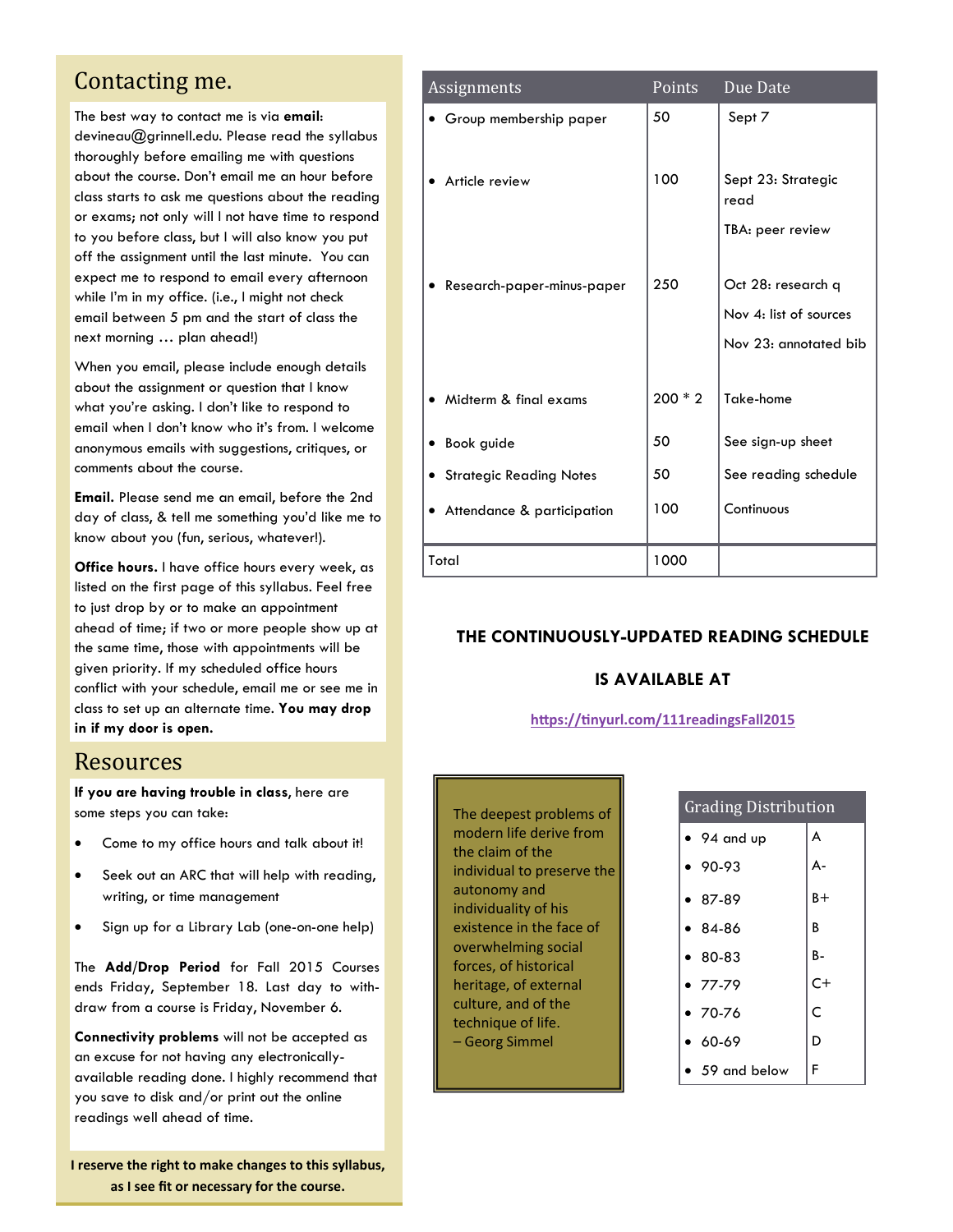| PRELIMINARY READING SCHEDULE SOC 111-04 FALL 2015 - see current at http://tinyurl.com/111readingsFall2015 |  |                                              |                                                                                                                                                                                                                                   |                                                                  |             |  |
|-----------------------------------------------------------------------------------------------------------|--|----------------------------------------------|-----------------------------------------------------------------------------------------------------------------------------------------------------------------------------------------------------------------------------------|------------------------------------------------------------------|-------------|--|
| Date                                                                                                      |  | Day Book Reading                             | Supplemental Reading                                                                                                                                                                                                              | lDue                                                             | <b>Week</b> |  |
| 8/28/2015 F                                                                                               |  | Read this syllabus! & "1-hour<br>read" blogs |                                                                                                                                                                                                                                   |                                                                  | 0           |  |
| 8/31/2015 M                                                                                               |  |                                              | O'Brien, Jodi. 2009 "Sociology as an Epistemol-<br>logy of Contradiction." Sociological Perspectives<br>52(1):5-22. http://www.jstor.org/<br>stable/10.1525/sop.2009.52.1.5                                                       | <b>Strategic Reading Note</b><br>(1 of 10)                       |             |  |
| 9/2/2015 W                                                                                                |  |                                              | Miner, Horace. 1956. "Body Ritual among the<br>Nacirema." American Anthropologist 58:503-<br>507. [via Burling online]                                                                                                            |                                                                  |             |  |
| 9/4/2015 F                                                                                                |  |                                              | Becker, Howard S. "Becoming a Marihuana<br>User." American Journal of Sociology 59(3):235<br>-242. [via Burling online]                                                                                                           |                                                                  |             |  |
|                                                                                                           |  |                                              | Gracey, Harry L. 1977. "Learning the Student<br>Role: Kindergarten as Academic Boot Camp."<br>Pp. 215-226 in Readings in Introductory Sociol-<br>logy, edited by Dennis Wong and Harry Gracey.<br>Macmillan Publishing. [on pweb] |                                                                  |             |  |
| 9/7/2015M                                                                                                 |  | Edin&Kefalas:1: Strategic read               |                                                                                                                                                                                                                                   | Group membership<br>paper, Strategic Read-<br>ing Note (2 of 10) | 2           |  |
| 9/9/2015 W                                                                                                |  | Edin&Kefalas:2                               |                                                                                                                                                                                                                                   |                                                                  |             |  |
| 9/11/2015F                                                                                                |  | Edin&Kefalas:3                               |                                                                                                                                                                                                                                   |                                                                  |             |  |